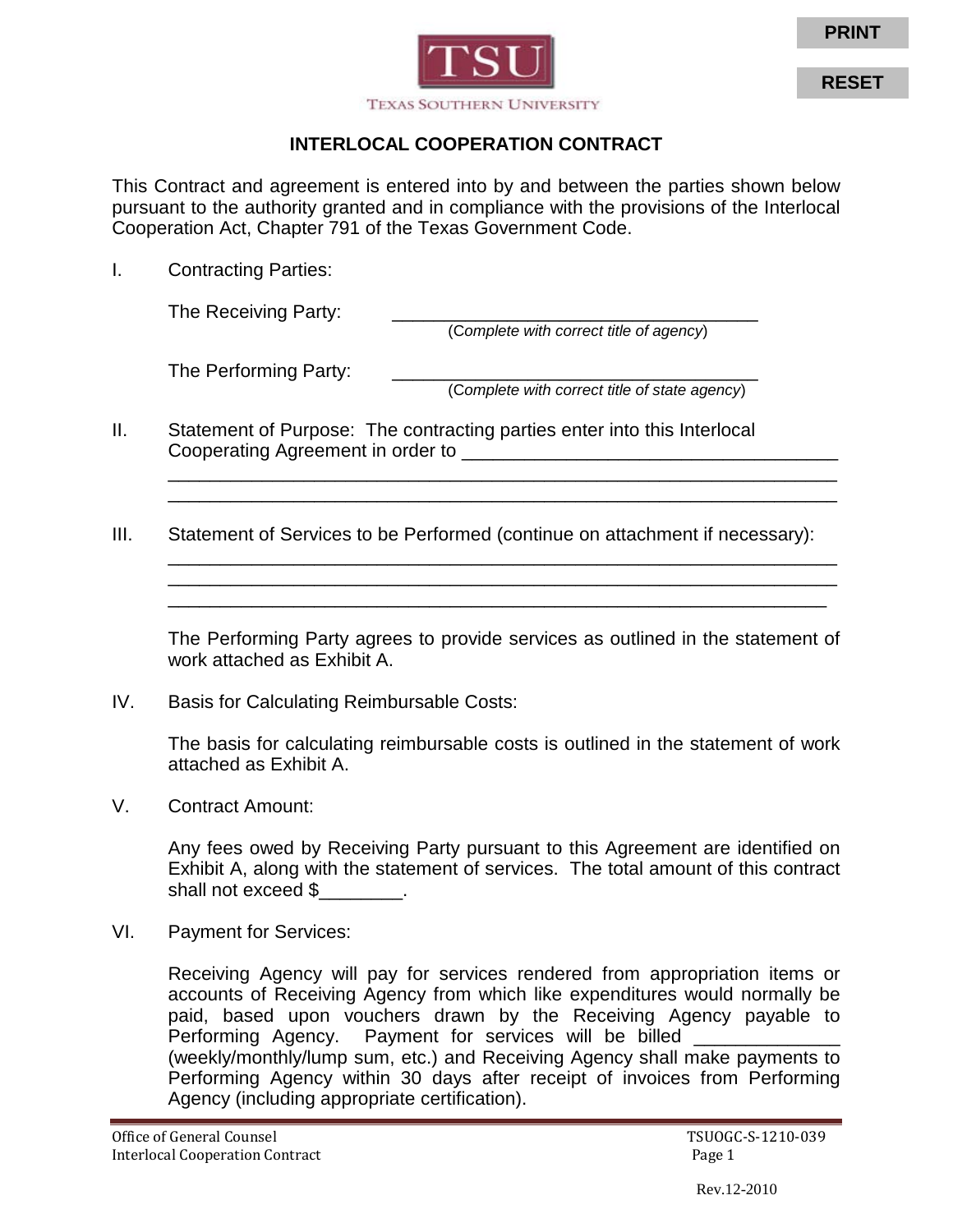

VII. Term of Contract:

\_\_\_\_\_\_\_\_\_\_\_\_\_\_.

This Agreement is to begin on \_\_\_\_\_\_\_\_\_\_\_\_\_\_\_\_\_ and shall terminate on

## VIII. Termination:

This Contract may be terminated, in whole or part, without cause by either Party upon thirty (30) days written notice. Upon notice, Performing Agency shall immediately discontinue all services affected (unless the notice directs otherwise) and deliver to Receiving Agency all reports for and/or accumulated by Performing Agency in performing this Agreement, whether completed or in process. Upon termination of this Agreement, all equipment acquisitions purchased pursuant to this Agreement remain with and become the property of Performing Agency. Subject to Article V, Performing Agency shall be reimbursed for services performed before termination date and reasonable costs associated with delivery requirements as set forth above.

IX. Intellectual Property:

This agreement shall be an agreement for services and the parties intend and consider any work created as a result of this agreement, including any and all documentation, images, products or results, to be a work for hire under federal copyright law. Ownership of the Work shall belong to Texas Southern University ("TSU"). The work may be edited at any time within the university's discretion.

If the Work would not be considered a work-for-hire under applicable law, Agency hereby assigns, transfers, and conveys any and all rights, title and interest to TSU, including without limitation all copyrights, patents, rights of reproduction, rights to ownership, and right to secure registrations, renewals, reissues and extensions thereof. As the sole copyright holder of the Work, TSU maintains and asserts the rights to use, reproduce, make derivative works from, and/or edit the Work in any form of medium, expression or technology now known or hereafter developed, at any time within the university's discretion.

If the Work is one to which the provisions of 17 U.S.C. § 106A apply, the Agency hereby waives and appoints TSU to assert on the Agency's behalf the Agency's moral rights or any equivalent rights regarding the form or extent of any alteration to the Work (including, without limitation, removal or destruction) or the making of any derivative works based on the Work, including, without limitation, photographs, drawings or other visual reproductions of the Work, in any medium, for TSU purposes.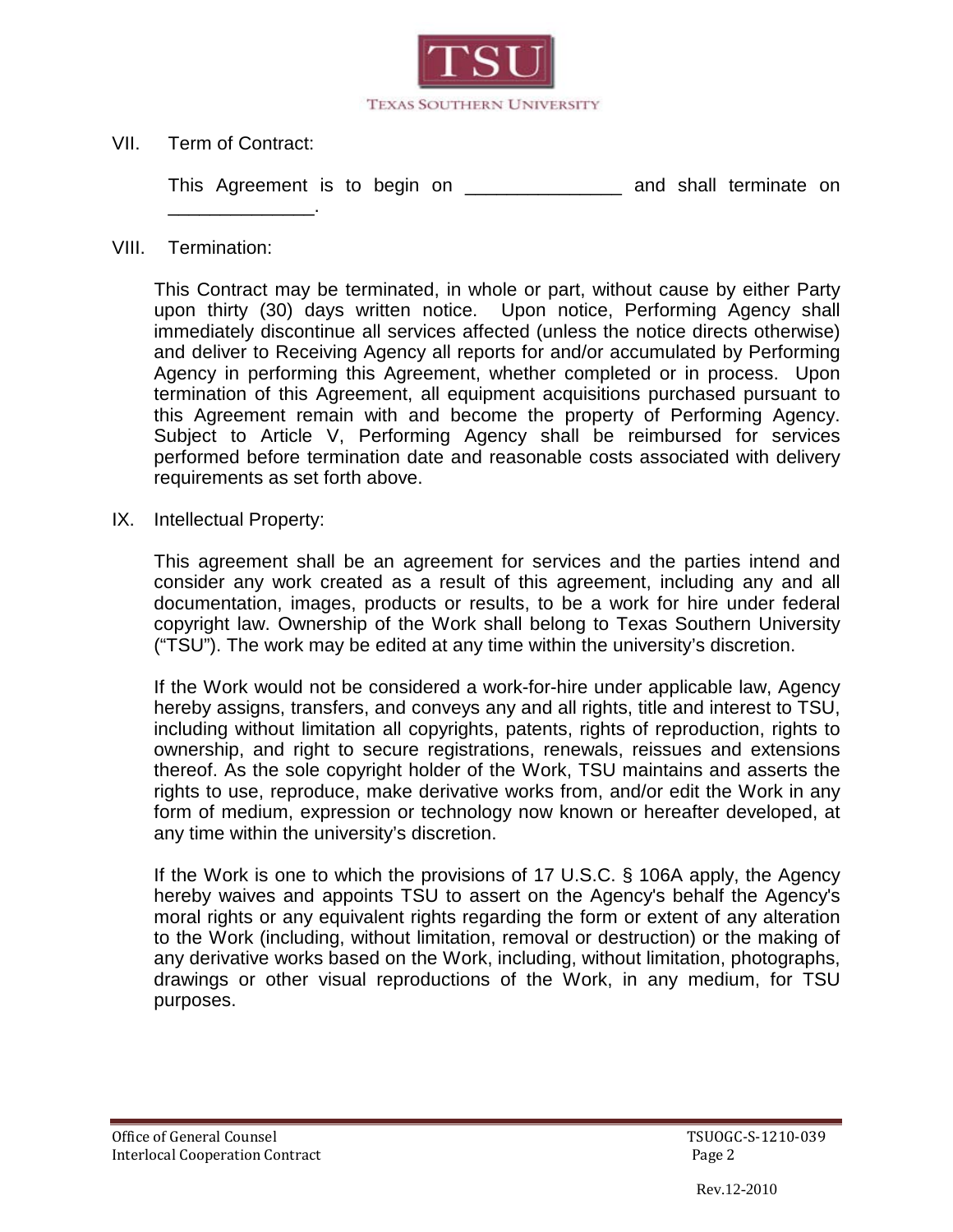

X. Confidentiality:

During the course of the work and/or services to be provided under this agreement, Agency may come in contact with confidential information of TSU. Agency agrees to treat as confidential the information or knowledge that becomes known to Agency during performance of this agreement and not to use, copy, or disclose such information to any third party unless authorized in writing by TSU. This provision does not restrict the disclosure of any information that is required to be disclosed under applicable law. Agency shall promptly notify TSU of any misuse or unauthorized disclosure of its confidential information and upon expiration of this agreement shall return to TSU all confidential information in Agency's possession or control. Agency shall further comply with all university information security policies that may apply.

XI. General Provisions:

This contract shall be governed by Texas Law and venue shall lie in Houston, Harris County, Texas.

The person signing below on behalf of Performing Agency and Receiving Agency warrant that he/she has the authority to contract for the above services and execute this agreement according to its terms.

**To the extent authorized by the laws and constitution of the State of Texas, the Performing Party shall not be liable to the Receiving Party for any lost profits, special, incidental, consequential or punitive damages, whether for breach of any express or implied warranties or otherwise. In no event shall the Performing Party's liability for damages, caused or arising out of its failure to supply material or perform services in a proper or timely manner, exceed the amount paid to the Performing Party under this agreement. The Performing Party does not warrant that services shall be without defect, interruption, or suited for particular purposes. Receiving Party agrees to work cooperatively with the Performing Party to maintain services to the best of both parties' abilities.**

In the event that any one or more of the provisions contained in this agreement shall for any reason be held to be invalid, illegal or unenforceable in any respect, such invalidity, illegality or unenforceability shall not affect any other provision, and this agreement shall be construed as if such invalid, illegal or unenforceable provisions had never been contained in it. To this end, the provisions of this contract are declared to be severable. The Parties may mutually agree to renegotiate the contract to cure such illegality/invalidity or unconstitutionality if such may be reasonably accomplished.